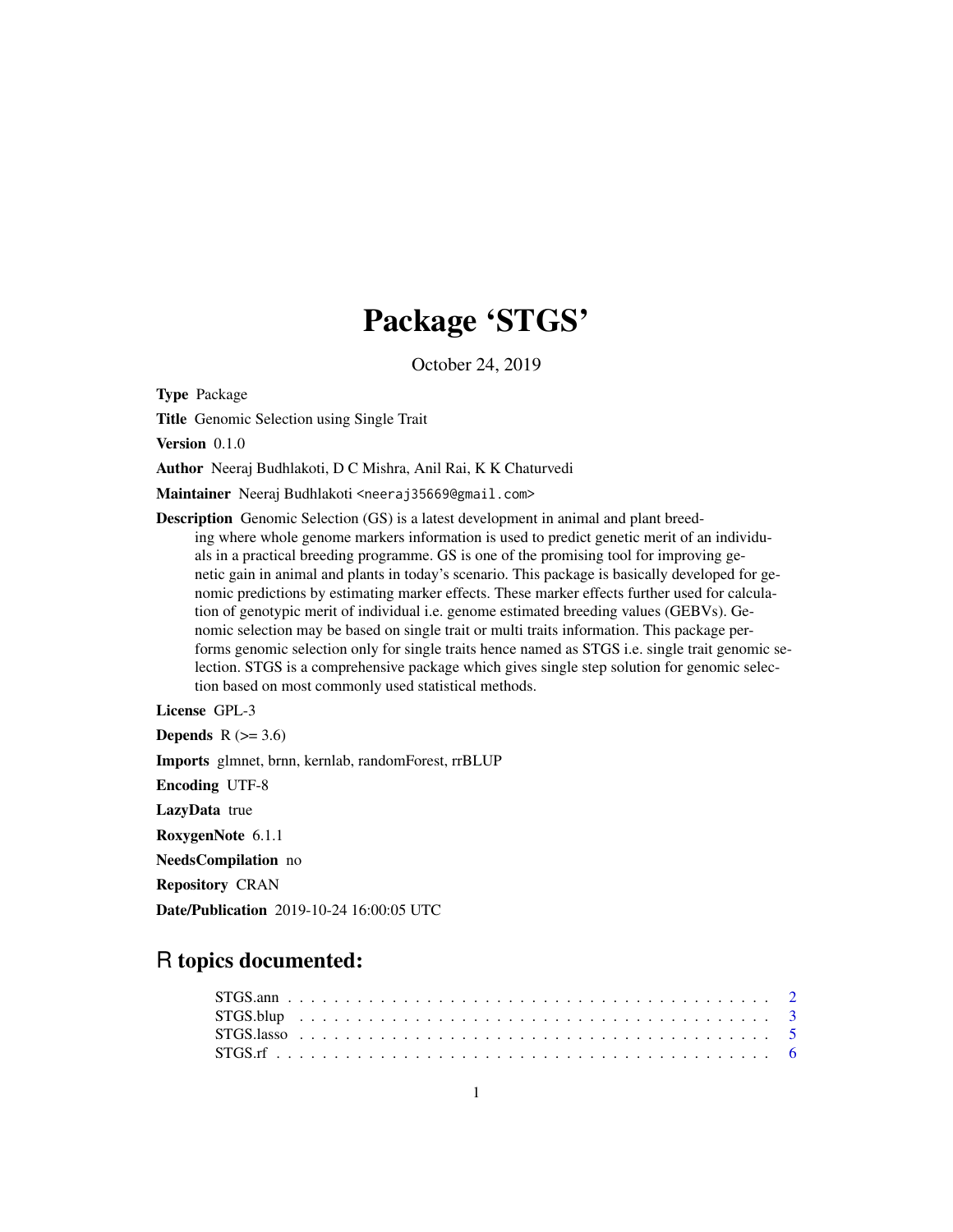#### <span id="page-1-0"></span>2 STGS.ann

|       | wheat data $\ldots \ldots \ldots \ldots \ldots \ldots \ldots \ldots \ldots \ldots \ldots \ldots \ldots$ |  |  |  |  |  |  |  |  |  |  |  |  |  |  |  |  |  |  |  |  |  |
|-------|---------------------------------------------------------------------------------------------------------|--|--|--|--|--|--|--|--|--|--|--|--|--|--|--|--|--|--|--|--|--|
| Index |                                                                                                         |  |  |  |  |  |  |  |  |  |  |  |  |  |  |  |  |  |  |  |  |  |

STGS.ann *Genomic Selection using Artificial Neural Networks(ANN)*

#### Description

Calculates the Genomic Estimated Breeding Value based on ANN method.

#### Usage

STGS.ann(X, Y, r)

#### Arguments

| X. | X is a design matrix of marker genotype of size nxp where n are no of Individ-<br>uals under study (i.e. genotype, lines) and p are no of markers.                                                              |
|----|-----------------------------------------------------------------------------------------------------------------------------------------------------------------------------------------------------------------|
|    | Y is a vector of individuals of size $nx1$ .                                                                                                                                                                    |
| r  | fraction of testing data (ranges from $(0-1)$ ) used during model fitting (suppose if<br>one want to use 75% of data for model training and remaining 25% for model<br>testing so one has to define $r=0.25$ ). |

#### Details

This function fits model by dividing data into two part i.e. training sets and testing sets. Former one is used to build the models and later one for performance evaluation. The performance of model is evaluated by calculating model accuracy i.e. pearson correlation coefficient between actual phenotypic value and predicted phenotypic value. Whole procedures is repeated 25 times and accuracy is averaged.

#### Value

\$fit meta-data of ANN model fitting

\$Pred GEBV's for genotype under study

\$Accuracy model accuracy i.e. pearson correlation coefficient between actual phenotypic value and predicted phenotypic value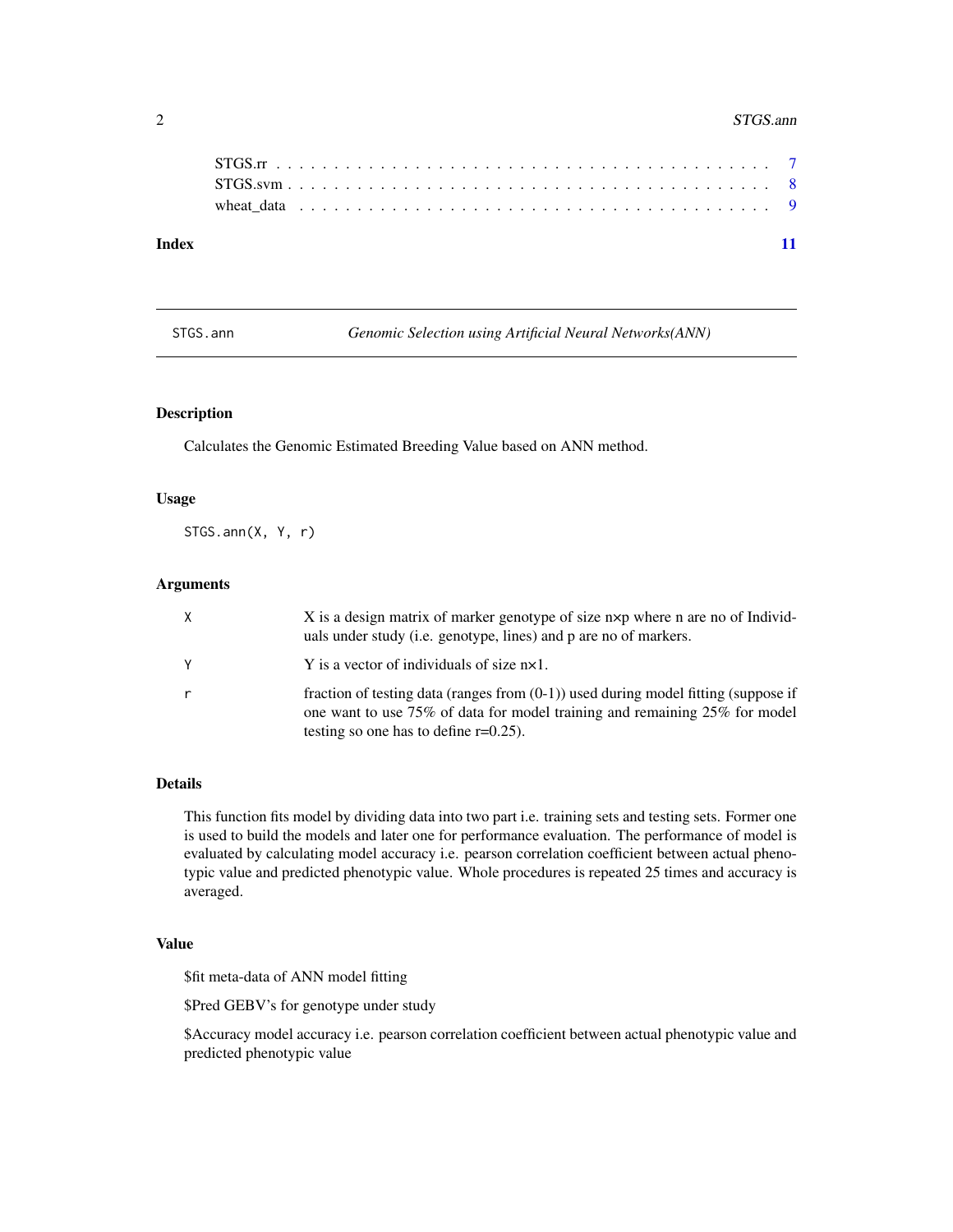#### <span id="page-2-0"></span>STGS.blup 3

#### References

Foresee, F. D., and M. T. Hagan. 1997. "Gauss-Newton approximation to Bayesian regularization", Proceedings of the 1997 International Joint Conference on Neural Networks.

MacKay, D. J. C. 1992. "Bayesian interpolation", Neural Computation, vol. 4, no. 3, pp. 415-447.

Nguyen, D. and Widrow, B. 1990. "Improving the learning speed of 2-layer neural networks by choosing initial values of the adaptive weights", Proceedings of the IJCNN, vol. 3, pp. 21-26.

Paulino Perez Rodriguez and Daniel Gianola (2018). brnn: Bayesian Regularization for Feed-Forward Neural Networks. R package version 0.7. https://CRAN.R-project.org/package=brnn.

#### Examples

```
library(STGS)
data(wheat_data)
X<-wheat_data[,1:100]
Y<-as.data.frame(wheat_data[,101])
r < -0.25STGS.ann(X,Y,r)
```
STGS.blup *Genomic Selection using Best Linear Unbiased Prediction (BLUP).*

#### Description

Calculates the Genomic Estimated Breeding Value based on BLUP.

#### Usage

STGS.blup(X, Y, r)

#### Arguments

| X | X is a design matrix of marker genotype of size n×p where n are no of Individ-<br>uals under study (i.e. genotype, lines) and p are no of markers.                                                              |
|---|-----------------------------------------------------------------------------------------------------------------------------------------------------------------------------------------------------------------|
| γ | Y is a vector of individuals of size $nx1$ .                                                                                                                                                                    |
| r | fraction of testing data (ranges from $(0-1)$ ) used during model fitting (suppose if<br>one want to use 75% of data for model training and remaining 25% for model<br>testing so one has to define $r=0.25$ ). |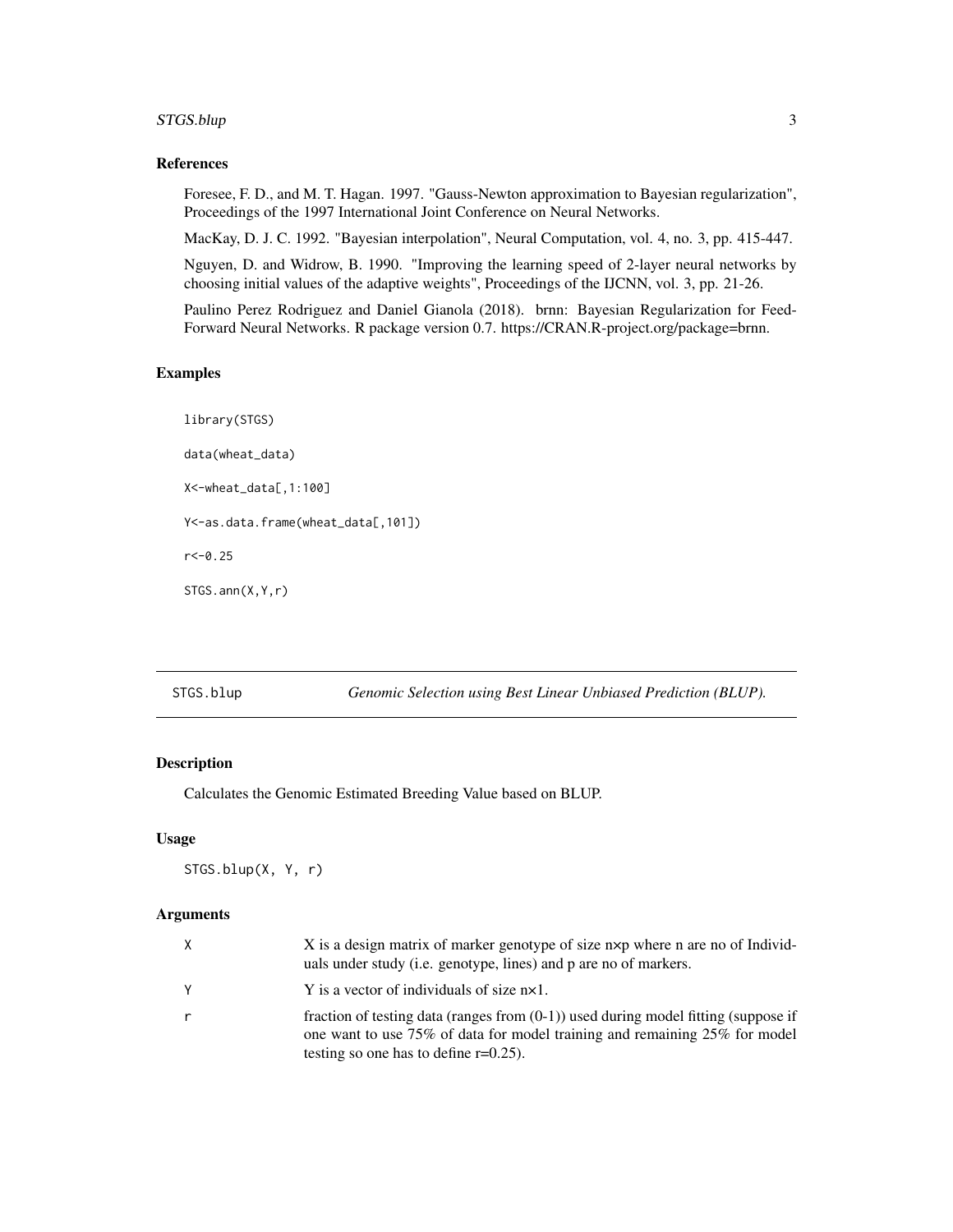#### Details

This function fits model by dividing data into two part i.e. training sets and testing sets. Former one is used to build the models and later one for performance evaluation. The performance of model is evaluated by calculating model accuracy i.e. pearson correlation coefficient between actual phenotypic value and predicted phenotypic value. Whole procedures is repeated 25 times and accuracy is averaged.

#### Value

\$Vu variance of random effect i.e. u

\$Ve error variance

\$beta estimate of fixed effects i.e. BLUE

\$u estimate of random effects i.e. BLUP(u)

\$LL maximized log-likelihood

\$Pred GEBVs for genotype under study

\$Accuracy model accuracy i.e. pearson correlation coefficient between actual phenotypic value and predicted phenotypic value

#### References

Endelman, J.B. 2011. Ridge regression and other kernels for genomic selection with R package rrBLUP. Plant Genome 4:250-255.

Searle, S.R., G. Casella and C.E. McCulloch. 1992. Variance Components. John Wiley, Hoboken.

#### Examples

library(STGS)

data(wheat\_data)

X<-wheat\_data[,1:100]

Y<-as.data.frame(wheat\_data[,101])

 $r < -0.25$ 

STGS.blup(X,Y,r)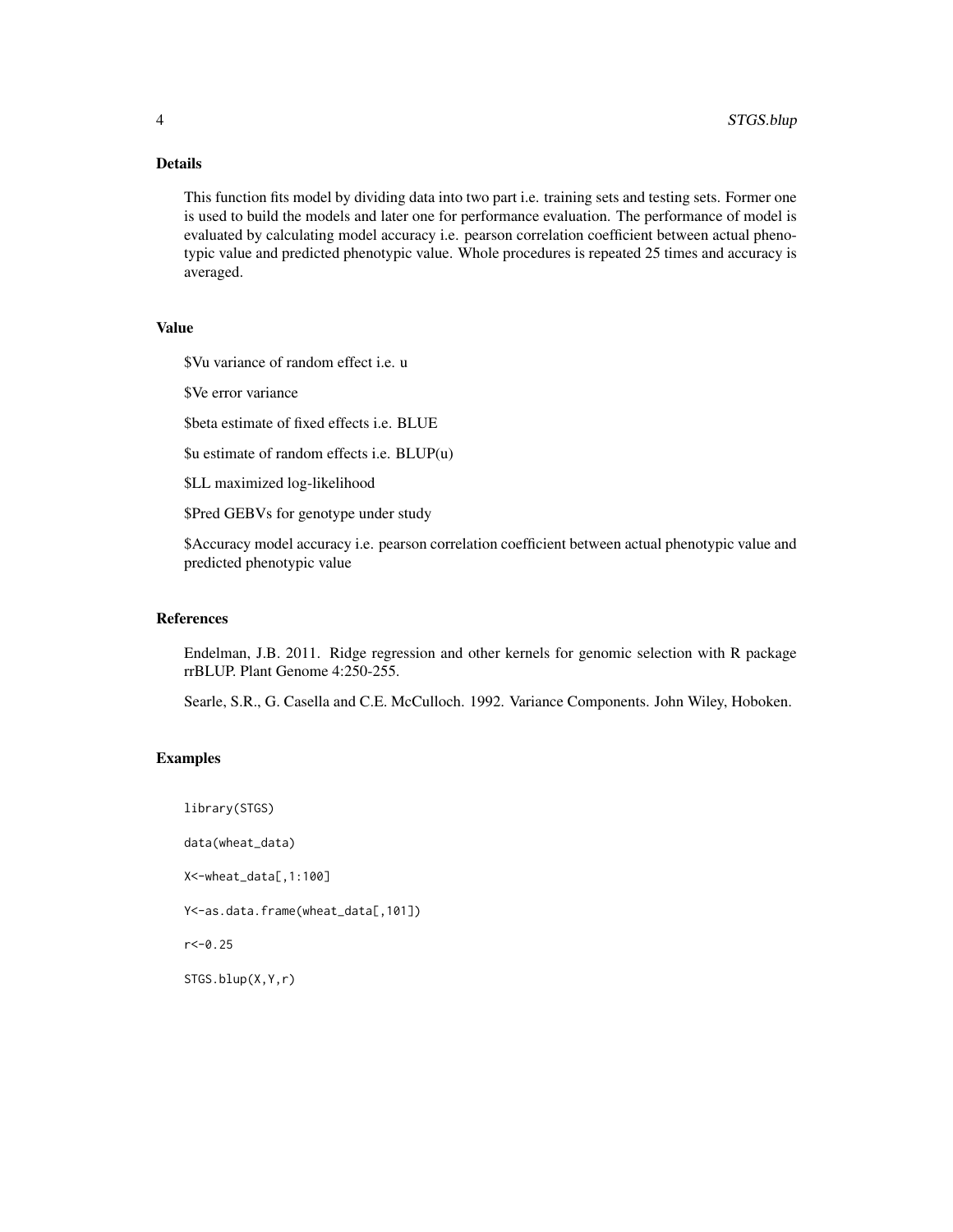<span id="page-4-0"></span>

#### Description

Calculates the Genomic Estimated Breeding Value using LASSO method.

#### Usage

STGS.lasso(X, Y, r)

#### Arguments

| $\mathsf{X}$ | X is a design matrix of marker genotype of size nxp where n are no of Individ-        |
|--------------|---------------------------------------------------------------------------------------|
|              | uals under study (i.e. genotype, lines) and p are no of markers.                      |
| Y            | Y is a vector of individuals of size $nx1$ .                                          |
| r            | fraction of testing data (ranges from $(0-1)$ ) used during model fitting (suppose if |
|              | one want to use 75% of data for model training and remaining 25% for model            |
|              | testing so one has to define $r=0.25$ ).                                              |

#### Details

This function fits model by dividing data into two part i.e. training sets and testing sets. Former one is used to build the models and later one for performance evaluation. The performance of model is evaluated by calculating model accuracy i.e. pearson correlation coefficient between actual phenotypic value and predicted phenotypic value. Whole procedures is repeated 25 times and accuracy is averaged.

#### Value

\$fit Lists various coeffecient assocaited to LASSO model fitting

\$Pred GEBV's for genotype under study

\$Accuracy model accuracy i.e. pearson correlation coefficient between actual phenotypic value and predicted phenotypic value

#### References

Tibshirani, R. 1996. Regression shrinkage and selection via the lasso. J. R. Stat. Soc. Series B (Methodological). 267–288.

Searle, S.R., G. Casella and C.E. McCulloch. 1992. Variance Components. John Wiley, Hoboken.

Friedman, J., Hastie, T. and Tibshirani, R. (2008) Regularization Paths for Generalized Linear Models via Coordinate Descent, https://web.stanford.edu/~hastie/Papers/glmnet.pdf Journal of Statistical Software, Vol. 33(1), 1-22 Feb 2010 http://www.jstatsoft.org/v33/i01/.

Jerome Friedman, Trevor Hastie, Robert Tibshirani (2010). Regularization Paths for Generalized Linear Models via Coordinate Descent. Journal of Statistical Software, 33(1), 1-22. URL http://www.jstatsoft.org/v33/i01/ .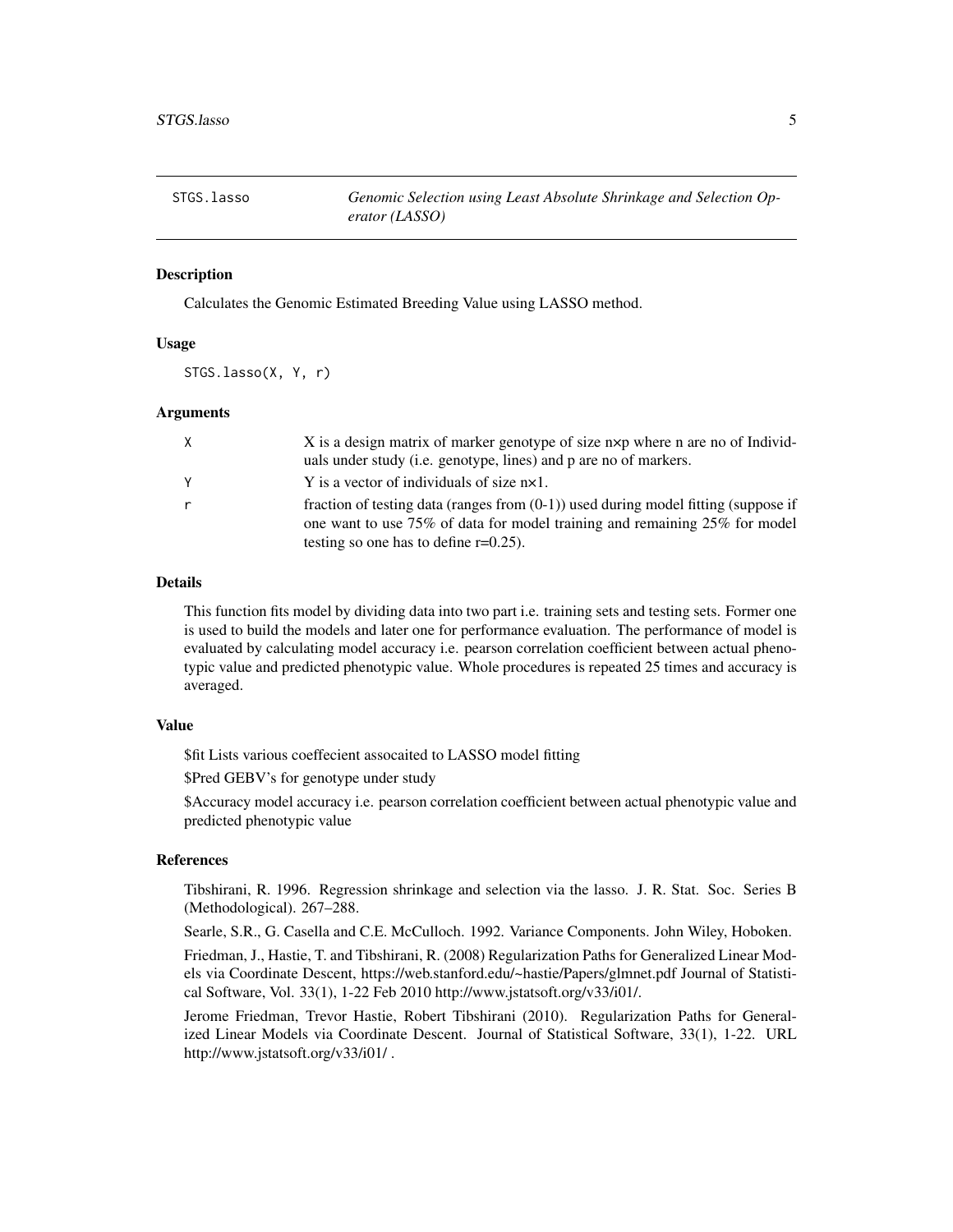#### Examples

```
library(STGS)
data(wheat_data)
X<-wheat_data[,1:100]
Y<-as.data.frame(wheat_data[,101])
r < -0.25STGS.lasso(X,Y,r)
```
#### STGS.rf *Genomic Selection using Random Forest*

#### Description

Calculates the Genomic Estimated Breeding Value by using Random Forest method.

#### Usage

STGS.rf(X, Y, r)

#### Arguments

| X | X is a design matrix of marker genotype of size nxp where n are no of Individ-<br>uals under study (i.e. genotype, lines) and p are no of markers.                                                              |
|---|-----------------------------------------------------------------------------------------------------------------------------------------------------------------------------------------------------------------|
| Y | Y is a vector of individuals of size $nx1$ .                                                                                                                                                                    |
| r | fraction of testing data (ranges from $(0-1)$ ) used during model fitting (suppose if<br>one want to use 75% of data for model training and remaining 25% for model<br>testing so one has to define $r=0.25$ ). |

#### Details

This function fits model by dividing data into two part i.e. training sets and testing sets. Former one is used to build the models and later one for performance evaluation. The performance of model is evaluated by calculating model accuracy i.e. pearson correlation coefficient between actual phenotypic value and predicted phenotypic value. Whole procedures is repeated 25 times and accuracy is averaged.

#### Value

\$Pred GEBV's for genotype under study

\$Accuracy model accuracy i.e. pearson correlation coefficient between actual phenotypic value and predicted phenotypic value

<span id="page-5-0"></span>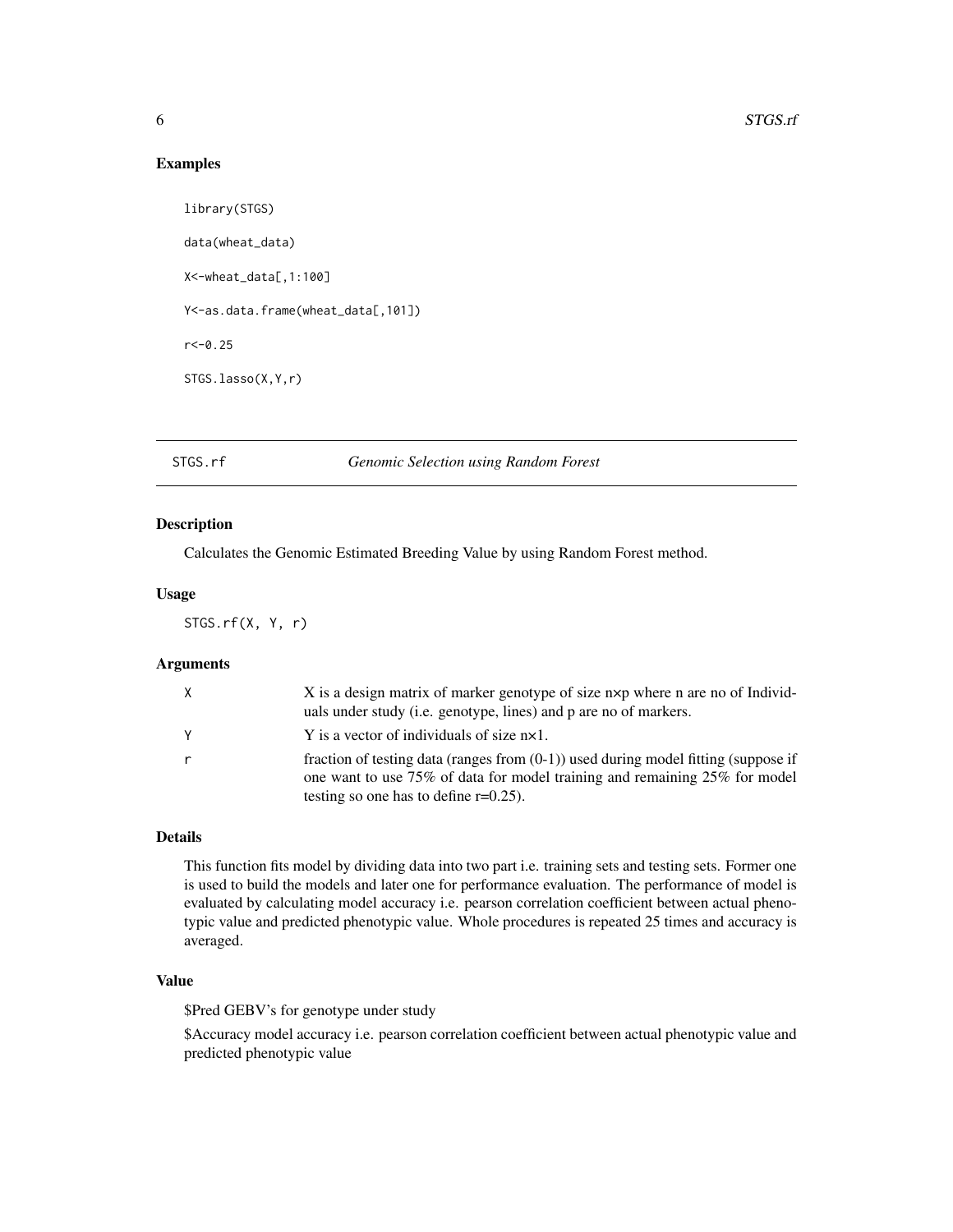#### <span id="page-6-0"></span>STGS.rr 7

#### References

Breiman, L. (2001), Random Forests, Machine Learning 45(1), 5-32. Breiman, L (2002), "Manual On Setting Up, Using, And Understanding Random Forests V3.1",https://www.stat.berkeley.edu A. Liaw and M. Wiener (2002). Classification and Regression by randomForest. R News 2(3), 18-22

#### Examples

library(STGS) data(wheat\_data) X<-wheat\_data[,1:100] Y<-as.data.frame(wheat\_data[,101]) r<-0.25 STGS.rf(X,Y,r)

STGS.rr *Genomic Selection using Ridge Regression (RR)*

#### Description

Calculates the Genomic Estimated Breeding Value using RR.

#### Usage

STGS.rr(X, Y, r)

#### Arguments

| X            | X is a design matrix of marker genotype of size nxp where n are no of Individ-<br>uals under study (i.e. genotype, lines) and p are no of markers.                                                             |
|--------------|----------------------------------------------------------------------------------------------------------------------------------------------------------------------------------------------------------------|
| Y            | Y is a vector of individuals of size $nx1$ .                                                                                                                                                                   |
| $\mathsf{r}$ | fraction of testing data (ranges from $(0-1)$ ) used during model fitting (suppose<br>if one want to use 75% of data for model training and remaining 25 for model<br>testing so one has to define $r=0.25$ ). |

#### Details

This function fits model by dividing data into two part i.e. training sets and testing sets. Former one is used to build the models and later one for performance evaluation. The performance of model is evaluated by calculating model accuracy i.e. pearson correlation coefficient between actual phenotypic value and predicted phenotypic value. Whole procedures is repeated 25 times and accuracy is averaged.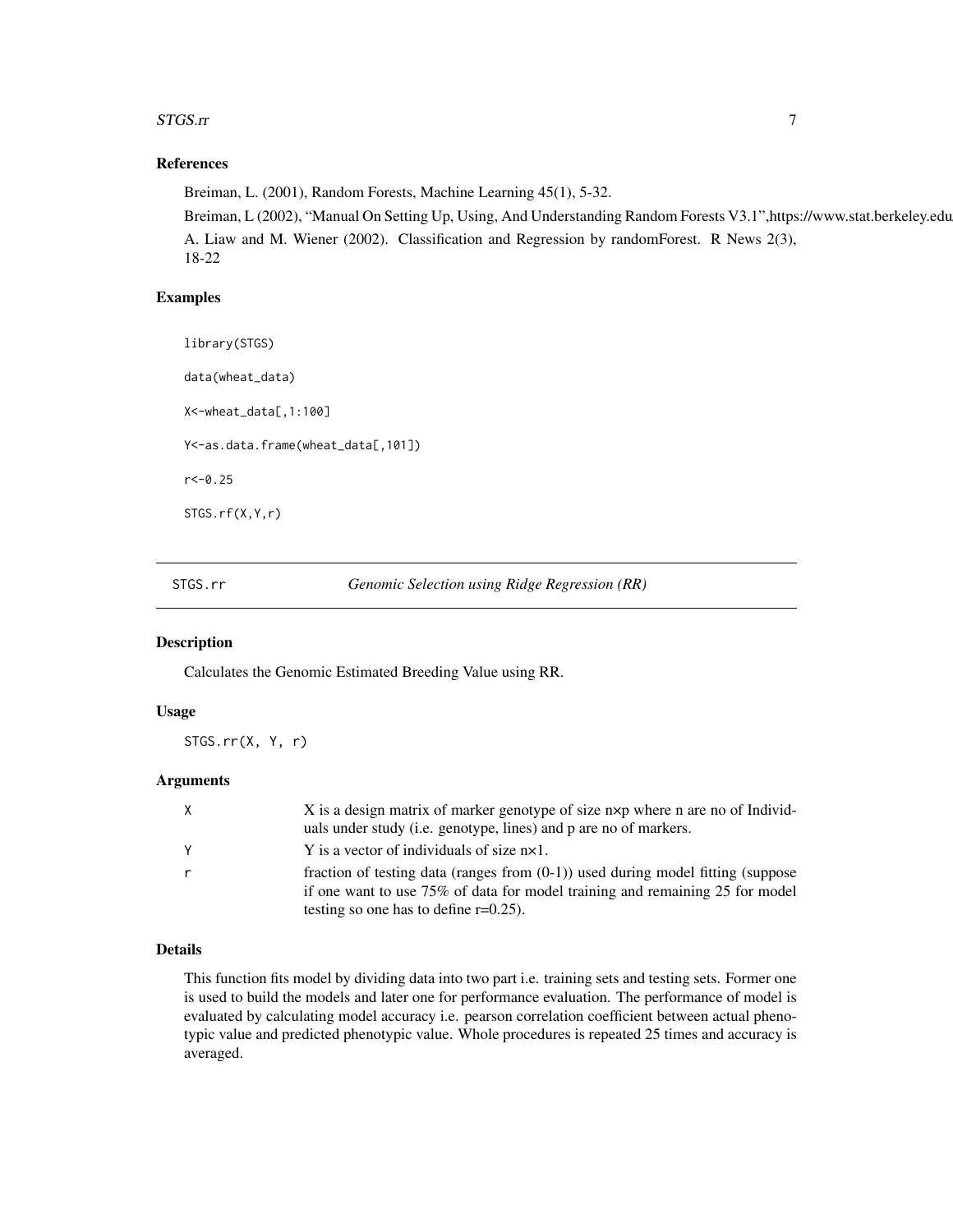#### <span id="page-7-0"></span>Value

\$bhat estimate of marker effects

\$Pred GEBV's for genotype under study

\$Accuracy model accuracy i.e. pearson correlation coefficient between actual phenotypic value and predicted phenotypic value

#### References

de los Campos, G., and P. P. Rodriguez, 2010 BLR: Bayesian Linear Regression. R package version 1.2. http://CRAN.R-project.org/package=BLR.

de los Campos, G., H. Naya, D. Gianola, J. Crossa, A. Legarra et al., 2009 Predicting quantitative traits with regression models for dense molecular markers and pedigrees. Genetics 182(1): 375–385.

#### Examples

library(STGS) data(wheat\_data)

X<-wheat\_data[,1:100]

Y<-as.data.frame(wheat\_data[,101])

 $r < -0.25$ 

STGS.rr(X,Y,r)

STGS.svm *Genomic Selection using Support Vector Machine (SVM)*

#### Description

Calculates the Genomic Estimated Breeding Value based on SVM method.

#### Usage

STGS.svm(X, Y, r)

#### Arguments

| X | X is a design matrix of marker genotype of size nxp where n are no of Individ-<br>uals under study (i.e. genotype, lines) and p are no of markers. |
|---|----------------------------------------------------------------------------------------------------------------------------------------------------|
| Y | Y is a vector of individuals of size $nx1$ .                                                                                                       |
|   | fraction of testing data (ranges from $(0-1)$ ) used during model fitting (suppose if                                                              |
|   | one want to use 75% of data for model training and remaining 25% for model                                                                         |
|   | testing so one has to define $r=0.25$ ).                                                                                                           |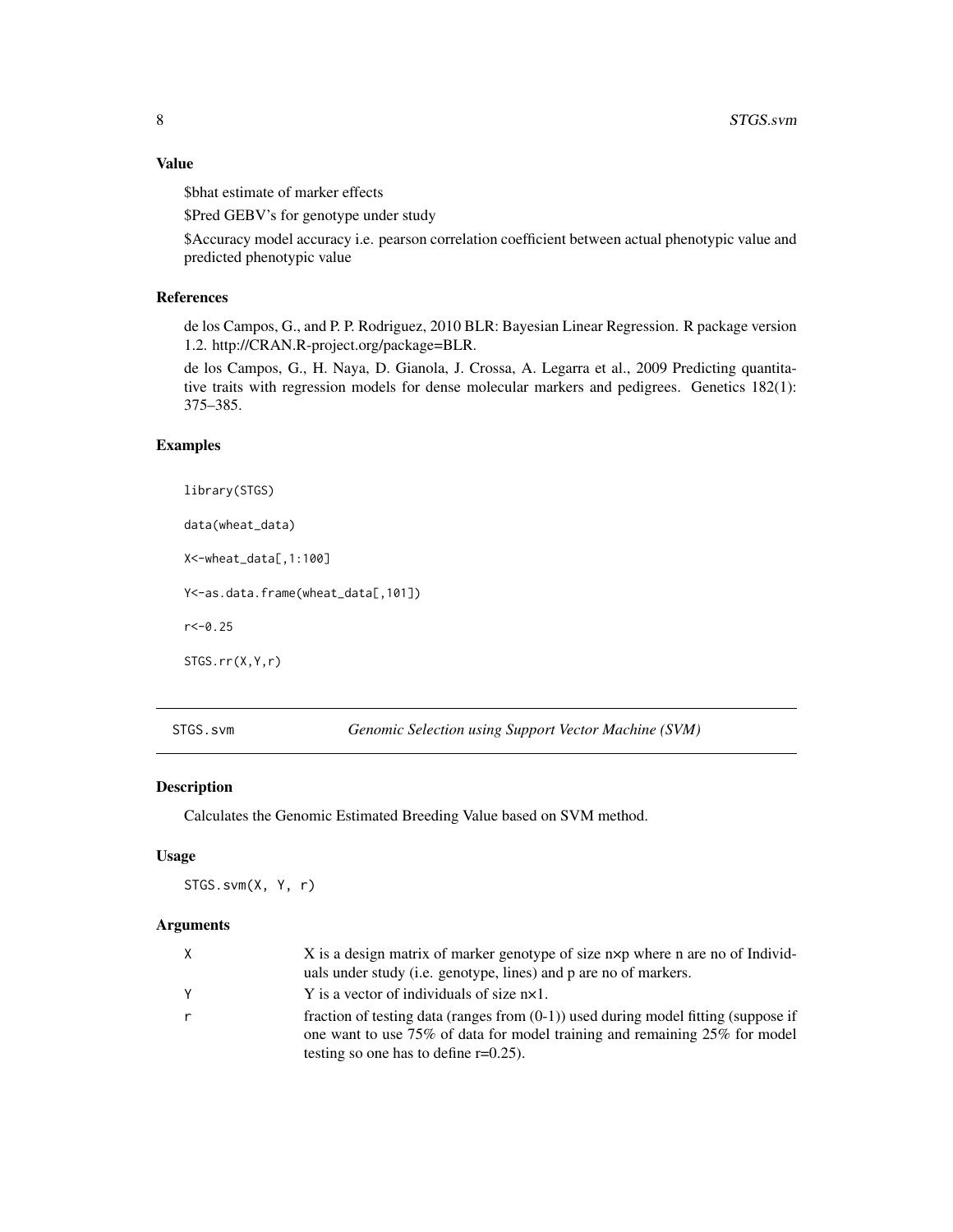#### <span id="page-8-0"></span>wheat\_data 9

#### Details

This function fits model by dividing data into two part i.e. training sets and testing sets. Former one is used to build the models and later one for performance evaluation. The performance of model is evaluated by calculating model accuracy i.e. pearson correlation coefficient between actual phenotypic value and predicted phenotypic value. Whole procedures is repeated 25 times and accuracy is averaged.

#### Value

\$fit List various coeffecient associated with SVM model fitting

\$Pred GEBV's for genotype under study

\$Accuracy model accuracy i.e. pearson correlation coefficient between actual phenotypic value and predicted phenotypic value

#### References

Vapnik, V., 1995. The Nature of Statistical Learning Theory, Ed. 2. Springer, New York.

Vapnik, V., and A. Vashist, 2009. A new learning paradigm: Learning using privileged information. Neural Networks 22: 544–557.

Alexandros Karatzoglou, Alex Smola, Kurt Hornik, Achim Zeileis (2004). kernlab - An S4 Package for Kernel Methods in R. Journal of Statistical Software 11(9), 1-20. URL http://www.jstatsoft.org/v11/i09/

#### Examples

.

library(STGS) data(wheat\_data) X<-wheat\_data[,1:100] Y<-as.data.frame(wheat\_data[,101])  $r < -0.25$ STGS.svm(X,Y,r)

wheat\_data *Genotyping and phenotypic dataset for wheat*

#### **Description**

Dataset used in this study is subset from CIMMYT 599 wheat lines. In our sample dataset it has one response for 50 lines genotyped for 100 markers.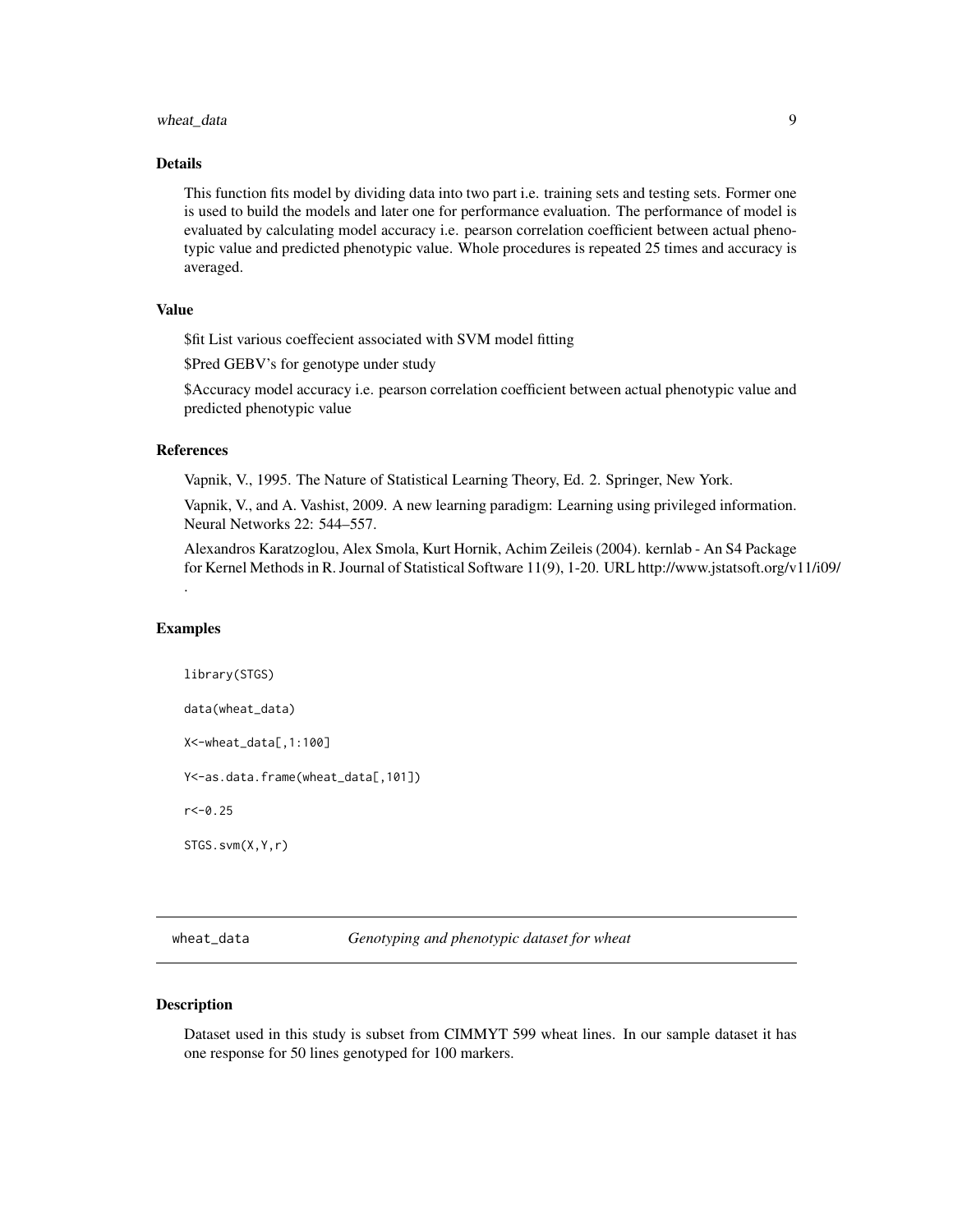#### Usage

data("wheat\_data")

#### Format

A data frame with 50 rows as genotypes with 101 columns (i.e. First 100 columns contains information of genotyped markers and last column represent data of phenotypic trait under study).

#### Details

This dataset is created by taking 50 wheat lines genotyped for 100 Markers as a subset from CIM-MYT 599 wheat lines. Wheat lines were genotyped using 1447 Diversity Array Technology markers generated by Triticarte Pty. Ltd. (Canberra, Australia; http://www.triticarte.com.au). These markers may take two different values i.e. their presence (1) or absence (0). Phenotypic trait used under this study is grain yield.

#### Source

International Maize and Wheat Improvement Center (CIMMYT), Mexico.

#### Examples

library(STGS)

data(wheat\_data)

X<-wheat\_data[,1:100] #### Extracting Genotype

Y<-as.data.frame(wheat\_data[,101]) #### Extracting Phenotype